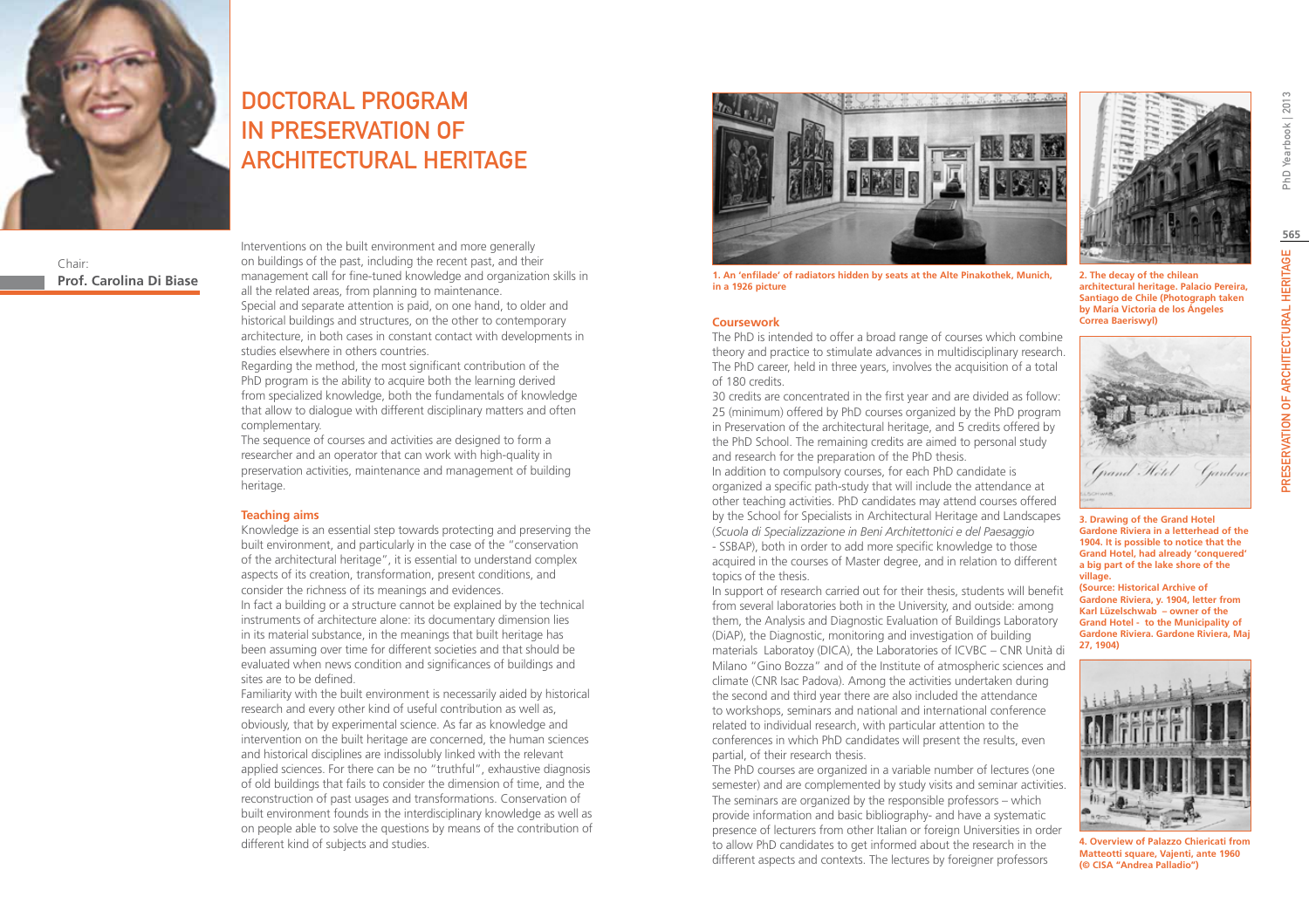will be held in English. In the case of lessons held in a language different from English, the PhD course will organize a simultaneous translation into English language.

- ∙ *Diagnosis and rehabilitation of heritage building under static and dynamic conditions*  of structures and materials deals with analytical and experimental methods for testing the efficiency of structures, including those at particular risk. It includes study and calibration of non-destructive investigative techniques for structural diagnosis, as well as theoretical and experimental study of appropriate non-invasive techniques, amongst them compliance with safety standards for buildings in seismic areas.
- ∙ *The Culture and experiences of heritage preservation* is approached as part of the history of culture getting to contemporary events; as history of the change of the ways of thinking about preservation and its frontiers and change in the expression of different cultural and institutional aspects. Preservation is also considered as history of criteria and types of design and interventions that vary in time, up to the introduction of new intervention techniques, materials and forms between XIXth and XXth Century.
- ∙ *Construction history* explores the issues of recognizing buildings as a historic source, interpreting how events unfolded at building sites and how production was organized, and showing how construction techniques of the past evolved thanks to the technical know-how of architects and builders, on one hand, and the methods of archaeological stratigraphy, also in elevation, on the other. In parallel students conduct workshop analyses and learn to interpret their findings.
- ∙ *Historical research methodology* aims to outline, through a selection of case-studies, the methodological and research aspects undertaken by researchers connected with different historical disciplines, with bibliographical readings in relation to the cultural interpretations that have influenced the site transformation during the time.

#### **Research organization and topics**

One of the distinctive features of the PhD course is that it explores issues as yet seldom addressed in the sector of conservation, as a means of developing new contributions to scientific output.

Particularly there are analysis of materials of contemporary buildings and their decay, the research of intervention techniques respecting the cultural heritage; the topic could be extended, starting from monumental building, to the wider field of common ones; the heating and plumbing systems of historic buildings, "building physics" (already studied in Germany and France) and the consequent documenting of innovative installations in old buildings with the parallel study of old installations in individual buildings and at urban level.

Experimental and workshop activities about famous buildings or less known are carried out in the Laboratories that collaborates with PhD Doctoral program. Innovative studies are being conducted in this sector, thanks to new research tools: the particular subjects of interest are historic mortars, old concrete, new mortars for masonry restoring. The objective is to find out how they were produced in the past, something little is yet known about, and current possibilities for re-introducing their use, or to research suitable and compatible materials and techniques of interventions.

Other more usual subjects of research and specialized teaching are the economic aspects of conservation, legislation to cultural heritage, archaeological sites and landscape conservation, museology and museography.

The PhD program fosters contacts with government institutions – starting from the Ministry for Cultural Heritage, in its central and regional offices – and with organizations operating across the country in the sector of preservation. Within this framework several bodies have financed scholarships. Graduates of the PhD program have often found employment in public sector conservation institution at progressively higher levels, as well as in professional practice and in the business world, in specific specialized fields..

| <b>ADVISORY BOARD</b> |  |
|-----------------------|--|
|                       |  |

Carolina Di Biase (chair), Professore ordinario di Restauro Architettonico Politecnico di Milano

Amedeo Bellini, Professore ordinario di Restauro Architettonico, Politecnico di Milano Caterina Bon Valsassina, Direttore regionale per i Beni Culturali e Paesaggistici della Lombardia

Maurizio Boriani, Professore ordinario di Restauro Architettonico, Politecnico di Milano

Paolo Carpeggiani, Professore ordinario di Storia dell'Architettura, Politecnico di Milano

Claudio Chesi, Professore ordinario di Scienza delle Costruzioni, Politecnico di Milano

Maria Antonietta Crippa, Professore ordinario di Storia dell'Architettura, Politecnico di Milano

Paolo Faccio, Professore associato di Consolidamento degli Edifici Storici, Università IUAV, Venezia

Marica Forni, Ricercatore di Storia dell'Architettura, Politecnico di Milano

Alberto Grimoldi, Professore ordinario di Restauro Architettonico, Politecnico di Milano

Lorenzo Jurina, Professore associato di Tecnica delle costruzioni, Politecnico di Milano

Pietro Marani, Professore ordinario di Storia dell'Arte moderna, Politecnico di Milano

Giulio Mirabella Roberti, Professore associato di Consolidamento degli Edifici Storici, Università degli Studi di Bergamo

Stefano Musso, Professore ordinario di Restauro Architettonico, Università degli Studi di Genova Serena Pesenti, Professore associato di Restauro Architettonico, Politecnico di Milano

Marco Pretelli, Professore associato di Restauro Architettonico, Alma mater studiorum Università di Bologna

Antonella Saisi, Ricercatore di Consolidamento degli edifici storici, Politecnico di Milano

Ornella Selvafolta, Professore ordinario di Storia dell'Architettura, Politecnico di Milano

Cristina Tedeschi, Ricercatore di Diagnostica degli edifici storici, Politecnico di Milano

Gian Paolo Treccani, Professore ordinario di Restauro Architettonico, Università degli Studi di Brescia

Eugenio Vassallo, Professore ordinario di Restauro Architettonico, Università IUAV, Venezia

## Doctoral Program Board

Giovanna Alessandrini, già Dirigente di ricerca CNR Centro "Gino Bozza" di Milano

Francisco Barata Fernandes, Facultade de Arquitectura - Universidade do Porto (Curso de Estudos Avançados em Património Arquitectónico)

Luigia Binda, Politecnico di Milano, esperto di Consolidamento degli edifici storici

Dario Camuffo, CNR ISAC Padova, Esperto in Climatic change, Environmental history

Andrè Guillerme, CNAM - Conservatoire national des arts et métiers (École doctorale Abbé Grégoire), Paris

Rob P.J. van Hees, University of Technology, Delft, Professor of Conservation Techniques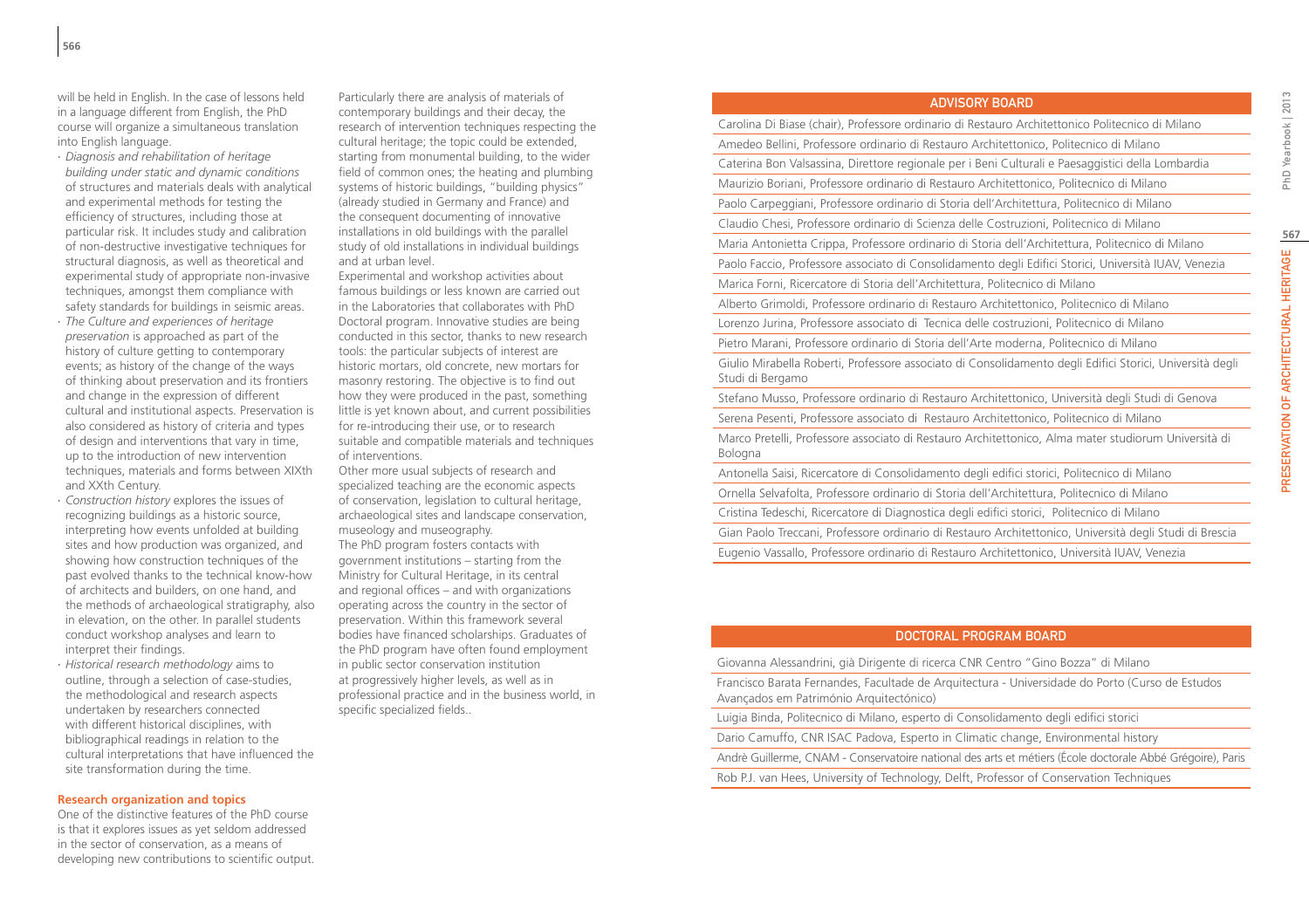## The Transformations of a Landscape and Its Touristic 'Construction'. The Redefined North-West Shore Landscape of Garda Lake (1880 – 1940)

## **Monica Aresi -** Supervisor: **Ornella Selvafolta**

This research approaches the landscape, infrastructural and architectural transformations on the north-west shore of Garda Lake at the end of 19th and beginning of 20<sup>th</sup> Century and their connection with that moment's touristic flourish of the area. More precisely, the lake shore section between Salò and Riva del Garda during the 1880s and 1930s presented substantial touristic developments manifested in original and significant territorial interventions with important regional impact for the years to come. This impact was visible at urban and landscape levels as well as on the local economy. The studied period of time is characterized by another important phenomenon which is the passage from the 'foundation' of the touristic health resorts addressed to a 'foreign élite' to the spread of custom tourism as a vector of territorial modernization. Thus, the formation of a touristic *Gardesan* landscape is investigated from different scales and point of view (from architectural objects towards the infrastructural realizations), using different sources and passing through different emblematic themes. The main purpose of this

research is that to understand the conditions and motivations that made possible the creation of such a 'touristic landscape' within its geopolitical and socio-cultural context and economic territorial influences. The intention of this research is that to capture the complex historical identity of the analyzed case studies contributing to present day awareness of such a and foreign authors as well as heritage.

A particular attention of the research is directed towards the interlinked connections between the local sources' enhancement strategies - launched by institutional and private actors and the results noticeable in the landscape transformations. Such transformations are visible in the coastal infrastructural network (sailing docks, tramway lines, roadway routes, etc.) which contributed also to the area's connection with the rest of Europe; in the big Grand Hotels' 'net' together with their parks and gardens, and the rest of the contributed with their travel hosting facilities.

The thesis structure, in base of the information derived from the this area and contributed to the archival investigation and various dispersion of a particular way of bibliographical sources, is determined by the main research the touristic landscape. Thus, thematic approached, ordered simultaneous in a chronological way.

The first part is focused on the narrative landscape descriptions that targeted the northern Italian lakes, more specific Garda species and so on, the local Lake area, from the classical period to the 20th Century

literature when the joggling between mythical and realistic descriptions influenced the further-on landscape perception and transformation. This section analysis the travel descriptions around the Garda Lake done by Italian touristic associations, with the purpose to understand how the landscape transformation was perceived and conveyed on different periods and by different promoters. Thus, it emerged a variety of 'territorial readings' which reflects the cultural context that originated them: the guidebooks written by the German physicians were characterized by a 'scientific' approach, while the international guidebooks were mentioning the services and the facilities of the Garda region and the local writers descriptions. All publications had a 'propagandistic' aim of understanding and discerning while the German physicians gave priority to the benefits of the winter health resorts from Garda Lake through detailed comparisons of air temperature, list of botanic Mediterranean writers surprised in their writings the landscape transformations

of the place during time. From all this particular literature, a special attention during the research was given to the *Touring Club Italiano*'s role and its consideration towards *'avantgard'* touristic themes. The second part of the thesis is focused on the infrastructural system developed during the studied period of time within the re-organization process of the *Gardesan* network. Analyzing the infrastructural development was possible to delineate first which traffic directions were 'promoted' (mainly from North), and second the connection between the development of the communication system and the touristic development of the area, a fact not directly emerged from the publication edited until now. A particular event taken into account and detailed during this research is the construction of the west *Gardesan* route. This route, at that moment believed to be necessary for the economic future of the area, is an interesting example with an aesthetic cultural impact on the area, becoming a touristic attraction by itself. Some final notes are dedicated to the 'destiny' of the cited infrastructures, in the idea to underline their actual status as abandoned or under evaluated landscape features of the area at the present time. Another substantial section of



**the beginning of the touristic phenomenon. The characteristic constructions and lemon groves tower the landscape.**

the thesis closely observes the *Gardesan* touristic places briefly before and after the First World War from cultural tendencies and references point of view. This part takes into consideration the economical, social, cultural and geopolitical context where the territorial transformations took place, indentifying the main actors, the construction activities from a qualitative as well as quantitative point of view and their consequences on the landscape. While general trends regarding the territorial changes where underlined so far, the last part of the thesis is focused on the particular case of the village Gardone Riviera. This case study was chosen due to its accomplishments regarding the specific touristic facilities and in particular the structures

of the Grand Hotels. Thus, is realized a reflection upon the construction of such buildings and their impact in the urban development and transformation at the moment of their construction as in the after war changing events. The final considerations are directed on one hand towards the main issues with which this vast and heterogeneous heritage deals in present day and on the other hand towards the available tools in matter of awareness, conservation, management and enhancement. The interpretative approach of this research aims to the establishments of a 'conscious' conservation and enhancement policies of the cultural and historical heritage.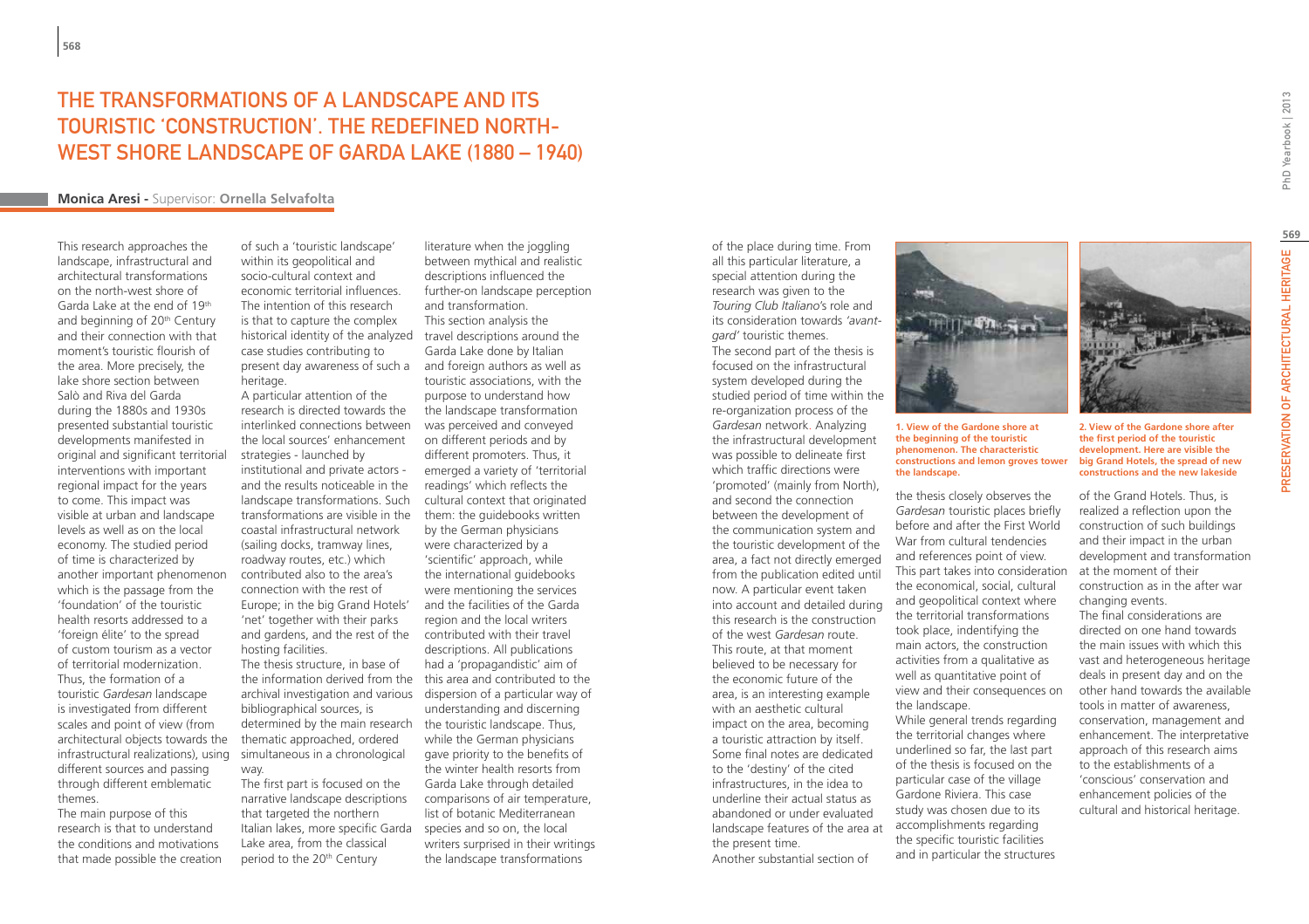# Architectural Heritage Protection System in Chile: Sustainability and Opportunity for the Future of the Past

## **María Victoria de los Ángeles Correa Baeriswyl -** Supervisor: **Amedeo Bellini**

The lack of attention toward architectural heritage in Chilean cities is nowadays debate argument in the local society. During recent years, numerous experts have established the urgent necessity of improving the actual legislation. The actual protection system for conserving architectural heritage presents huge problems that allowed the decay, neglect and demolition of an important part of the architectural preexistences in local cities. The year 2000, the amount of protected buildings in the whole country reached around 500 goods. This number could explain, at least in part, the low impact that the protection of architectural heritage has in the local context, mainly when an accelerated process of urban modernization takes place, as the one that happened in Chile in the last decades. Several fabrics of notable interest were not protected in time because of the restricted criteria in the selection of buildings to safeguard. The future conservation of protected The research has considered buildings was not ensured because of the centralized heritage institution and the lack of coordination between actors and existing instruments. Nowadays, Chile does not have a strong public policy regarding architectural conservation: the Chilean State still does not have a Ministry of Cultural Heritage.

The consequences of this weak regulation are visible. The fast urban development in the recent years generated a process that can be defined as 'amnesic', that did not considered existing constructed memory in local cities. Urban speculation has endangered until now a huge amount of historical buildings. A process without reflection is going on, erasing and reconstructing, modifying and reinterpreting the local architectural heritage, vulnerable in terms of legislation, and economics and material aspects. Historically, urban planning in Chile was developed independently from the protection of heritage. Architectural heritage in local cities is usually considered as an 'obstacle for the progress', instead of a 'resource' or an 'opportunity'. This thesis proposes that this heritage - today decayed, being demolished or neglected – can become a resource, and part of a virtuous system. actual and historical legislation, safeguarding mechanisms, institutions involved, maintenance programs, and ways of economical management. Knowing the limitations of a theoretical research made by an architect, the idea was to establish possible ways of improving the

current situation in the field. The objective of this work was not a legislative proposal, because of the technical skills required. The thesis was organized in three parts: Part I "*History of the protection of the architectural heritage in Chile*", Part II "*Analysis of the architectural heritage protection system in Chile*", and Part III "*Proposal for the improvement of the architectural heritage protection system in Chile".*  The research results can explain the concept that gave form to the architectural heritage protection system in the local context, understanding its motivations and lack of evolution. The system was established in 1925, based on a concept of 'artistic value' and of 'historical documentation', related to the political, social and cultural environment of that period. This system has been only scarcely modified during the last century, and this situation could explain some of the problems it is suffering in the contemporary context. The research delivers an overview of the historical and cultural situation that maintained until the present time the 'concept of value', which distinguishes between which architectures are to be kept and which are not to in local cities, even if they are located in historical centers of if they have centuries of history.

One of the most complicated challenges for a system improvement will be to re-insert protected architecture into their material and immaterial context. It was confirmed that the actual legislation works isolating these goods from their urban, social and economical context. It was detected that only weak connections exist between safeguarding heritage and urban and the network of urban planning, and they should be improved and strengthened. The results were organized into five points that the system for protecting architectural heritage a general and a specific plan. could follow: 1. *Heritage protection system organization*, 2.*Legislation and safeguarding*, 3. *Management of protected buildings,* 4. *Participation of the heritage protection system in urban decisions*, and 5. *Education and cultural diffusion of safeguarded architecture*. A sample project in the city of Valparaíso, has shown that a practical application of these principles is possible. This was an urban decaying area in the surroundings of the "Florida" public elevator. This case demonstrated that the actual instruments for protecting heritage are not enough to guarantee future conservation. The current system is not oriented toward the future management of protected buildings. Local regulations are selective, and leave without

safeguard some interesting buildings that could become 'valuable' in a later historical moment. In fact, the chosen urban area is characterized by the absence of 'monumentality'. The case study was analyzed considering material and immaterial aspects of the district: residents, existing set of urban rules, urban fabric, the elevator spaces of the area. The absence of future planning of this area was taken as an opportunity for generating a project, through The idea was to guarantee the architectural conservation, but at the same time to allow the necessary transformation of the place, based on functional requirements, but always respecting the preexistence. The criteria for the plan were material and immaterial conservation, and a revitalizing

strategy that considered the maintenance of the actual residents, but including the arrival of new and compatible inhabitants. The cultural and political Chilean ambient is nowadays

going toward a possible improvement of the current legislation on conservation. The population and the political class are showing the first signs of sensibility in this matter. The theoretical debate is going on, the citizens react

**1. Historical Center of Santiago de Chile, 2012. Photograph taken by the author**

and the current law is being criticized. Meanwhile, the urban development of local cities does not stop. Modifying a law for protecting architectural heritage is a slow and difficult work. Because of the topic's relevance, this thesis wanted to contribute to the actual debate. This thesis has shown a possible way, and some of the problems that the system must necessarily consider in order to evolve with positive results. The research concluded that, however, a change should not be focused only on the national monuments law. A change should consider other factors and disciplines, such as economics, urban planning, training of technicians, sociology and local population, in order to prevent urban speculation to continue to guide the development of local cities.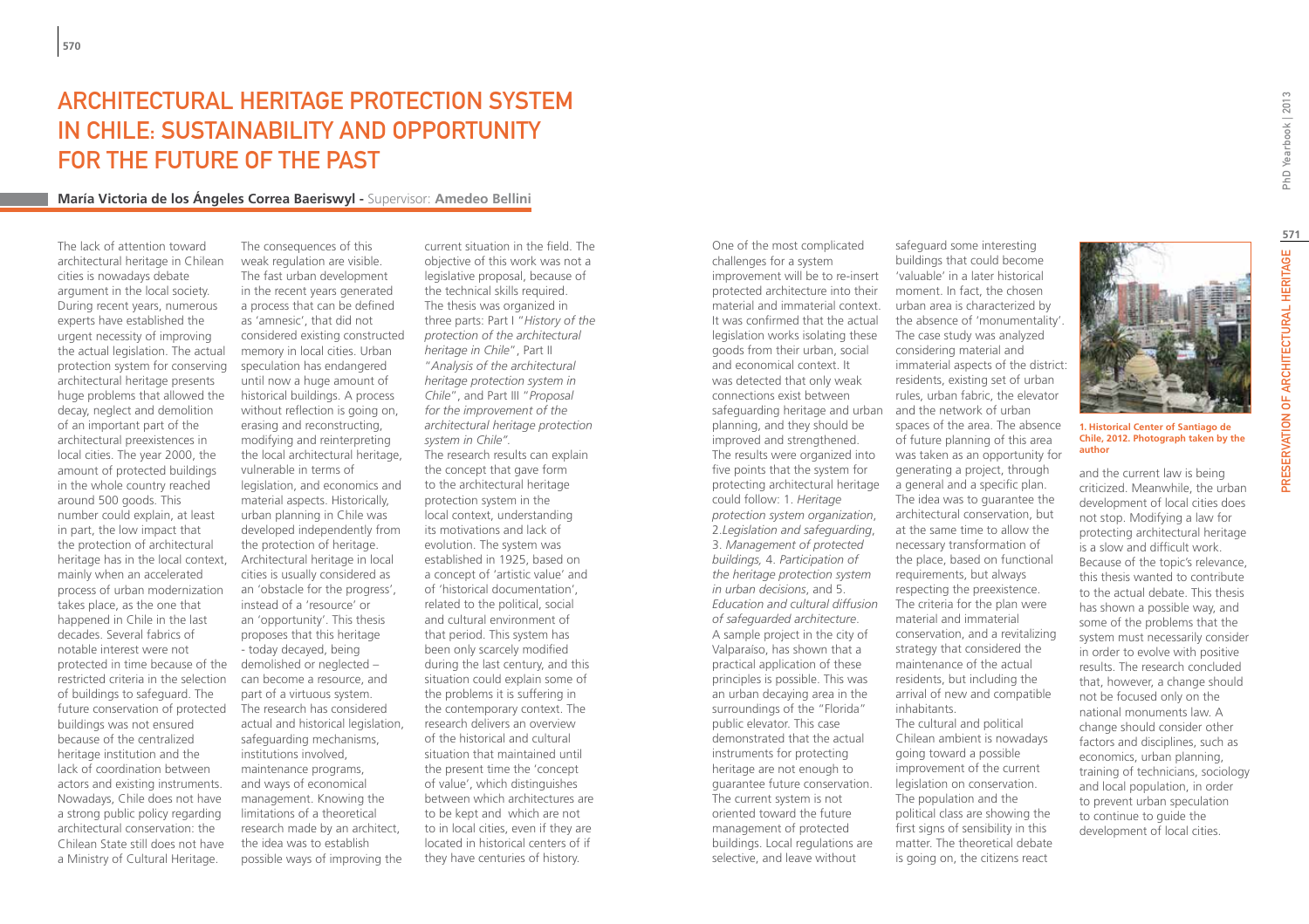# STUDIES FOR THE CONSTRUCTION OF A BRICK MEASURE-CHRONOLOGICAL CURVE IN BERGAMO

## **Silvia Gaggioli -** Supervisor: **Amedeo Bellini**

Attention to architecture's construction material emerged in Italy in the seventies of the 20th century; it developed a radical change of approach to the build environment, performed the execution of a stratigraphic relief of buildings and assumed planning groups with interdisciplinary knowledge. This formulated the need to investigate from different viewpoints that large archive of information formed by the historic architecture in its entirety. The adoption of this kind of approach has made it possible to clarify, in a more structured way, the peculiarities of Bergamo's production in local economy. Studying the build environment, as well as creating opportunities for contact between disciplines, enable an enrichment of the social and economic history in different sectors: the history of production, the history of infrastructures, the history of labour.

The masonries are the product of a number of factors: historical, economical, technical and cultural.

Regarding brick walls in particular, the most important aspect, under stratigraphic profile, lies in the fact that the brick is a whole object with its own; surface and shape are defined before been joined and layered for construction of the wall. The stratigraphic interpretation of brick surfaces, seemingly simple, is actually very complex.

The stratigraphic analysis and reading of the documents are closely interconnected and only a detailed examination can lead to historical clarity in a different and more complete way. It is impossible to establish a general policy approach to historical buildings since each region is characterized by socio-economical and cultural diversity, having their construction traditions often imposed by materials available, in relation to the terrain, climate, skill of the workforce, ethnic origin, demographic, geographic, political and economical conditions that affects each one.

economy in connection with brick A measurement, that may appear to be purely a mechanical aspect using mathematical formula and statistical analyses, is in reality far more informative in the provision of general principles. Chronological analysis considers many factors, one of them is the size of the brick; this gives rise to a series of relationships within a historical, economic, social context, manufacturing world. The interaction of different disciplines and trades, seemingly apart and distant at first, implies a way of making history in the etymological sense: doing research in the broadest and deepest way.

> Many informations can be drawn from through examination of bricks surfaces: the chronology of individual elements, historical date on their production and trade,

way of building local culture in general and social, economical and political aspects of an area. The aim of the research is to date part of historic buildings in accordance with the dimension of the bricks constituting the masonry structure.

Mensiocronologia is a way of studying based on the possibility of identifying recurrent relations between dimensional variations of the construction materials used (stones or bricks) and their time of forming or realization; it is a nondestructive method which deals with many direct and indirect methods of analysis of historical buildings.

Some of the most significant applications of measure chronological method have been analyzed in order to provide an overview of the current state of research.

Bricks production has always been based on normalized size criteria; that kind of normalization could not have a wide diffusional area. There is no doubt that the measure chronological curve, to be applicable and reliable, should be limited to a particular territorial area having limited size and which has been subject to the same geographical, political, economical and social conditions. Specialist literature and treatises allowed to relate the process of production of the bricks to the study of variations in the size of bricks attributable partly to random phenomena and partly to phenomena driven by human will.

Bibliographic research, research of archival documents, supply contracts and sources of municipal law were the starting point for knowing: the location of the most important deposits of clay and of brickkilns, place-name "kiln", the quality of the clay used in the manufacture of bricks, the types of brickkiln, their ability, the

also be an opportunity to develop a methodology of investigation articulated in operations of relief measures (fig. 1), of transposition of data in the various tabs, of methods of processing and representation data collected. In this study is proposed an embossed card as do not exist one recognized at disciplinary level.

architecture of Bergamo. In drawned up charts is evident that for the oldest periods the deviation is average greater; with the passage of centuries this deviation has become progressively less; this effect can be put in relation with the changing technologies used in firing bricks.



traditional production process and their location in Bergamo. Awareness of fragmentation and discontinuity of the sources analyzed; reading the documents examined has character example but theoretically could not stop ever.

Also in Bergamo occurred the existence of a free market of bricks that public authority sought to the province of Bergamo; in to regulate.

The name "kiln" is widespread in low plain of Bergamo and along the foothills.

The choice of location of brickklin was linked to several factors: the proximity of deposits of clay, the available of wood to fire, the proximity of the building site, the presence of important routes that could reduce transport costs and kiln's management costs. The operational methodology has been developed starting from the experience of the laboratory of Archeometria of ISCUM (Institute of History of material culture). That study will

#### **1. Measure of brick thickness by calibre 2. Brick measure chronological curve: Lenght**

Buildings already dated from archival documents and written sources have been analyzed; buildings from different ages have been deliberately analyzed (the study has been carried out considering a range of time going from the XIII to XIX century) trying to cover as much as possible of the municipalities belonging these buildings has been possible to access with non-destructive measuring methods of bricks. The method adopted is divided into different phases: historical research, stratigraphic analysis, construction of the curve. The purpose of this mensiocronologic study is the determination of the existence or not of a significant trend in dimensional variations of brick. The assessment of a continues and examinable trend represents a perspective of research for the deepening and development of the application of mensiocronologic method to

More buildings analysis, reading the supply contracts concluded between kilnsmen and customers and reading additional and unpublished notarial acts may constitute an additional cognitive support for a more complete, but never exhaustive, mapping of the dimensions of bricks distributed in space and time. It is hoped the establishment of databases. It is hoped the management of data using GIS software. As the informations found from historical documents correspond to the statistics results found from direct analysis, it has been elaborated "measurechronological" curve of Bergamo.

Actually the research is a work in progress, but is evident that the brick's measures (length, thickness, volume) are inclined to reduce from XVI to XIX century (fig. 2).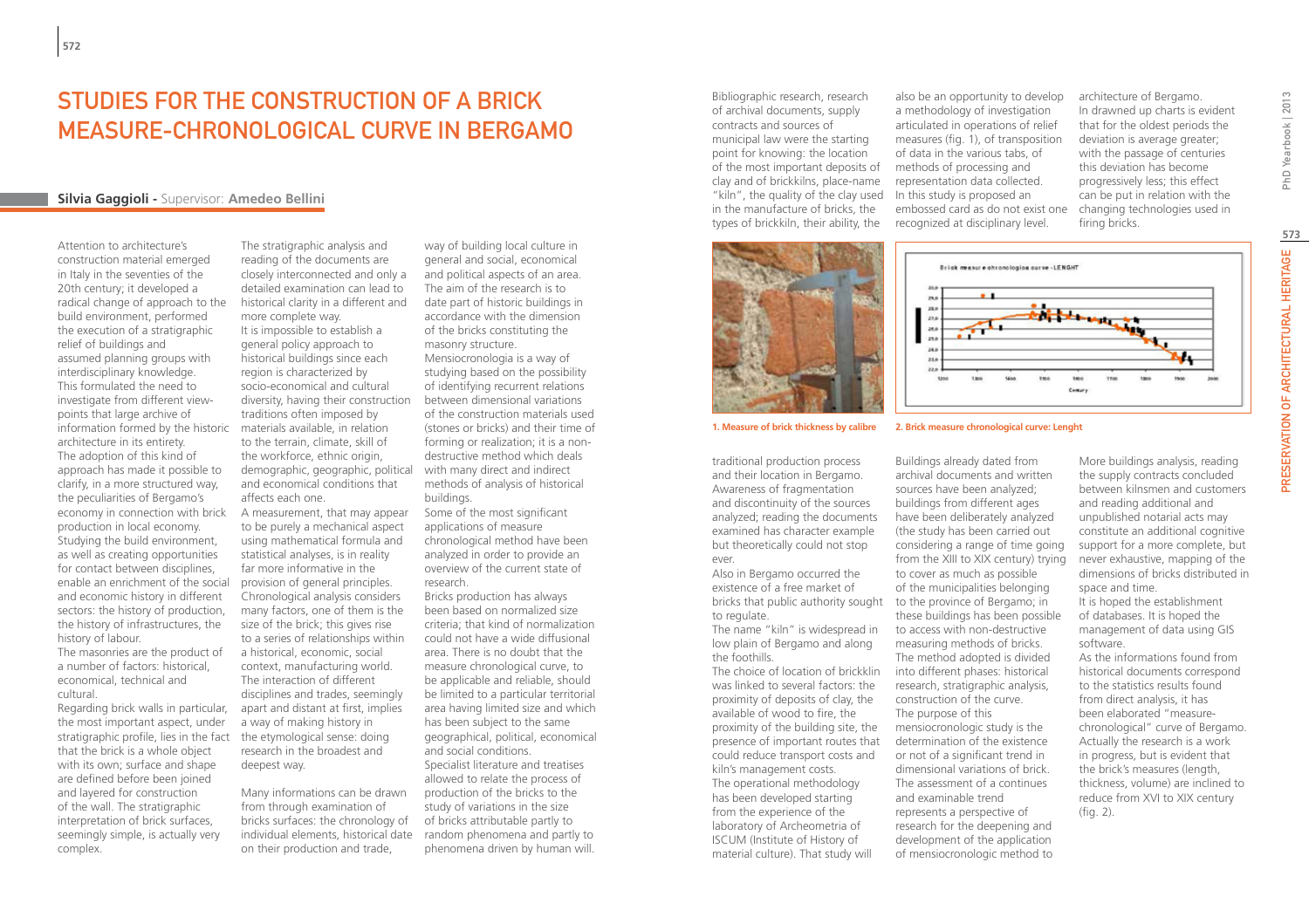## HISTORICAL CLIMATES AND CONSERVATION ENVIRONMENTS

Historical perspectives on climate control strategies within museums and heritage buildings

**Andrea Luciani -** Supervisor: **Alberto Grimoldi**

The subject of the research is the development of climate control strategies in conservation environments, focusing on the issues involved in indoor climate analysis and control within historic buildings. The installation of climate control systems in conservation environments within historic buildings, to provide human comfort and good conservation conditions, is a complicate task which has relevant consequences on the preservation of cultural heritage and is generally characterised by several problems and conflicting needs.

First of all, suitable hygrothermal conditions should be provided for the preservation of artworks and collections, especially if characterised by the presence of hygroscopic materials: the question on which are the best conditions for the preservation of collections has been discussed systems and hygrothermal for centuries, sometimes giving rise to harsh discussions. On the other hand, the introduction of modern climate control devices in heritage buildings can lead to serious consequences on building preservation. This issue became evident with the progressive tightening of suggested ranges of temperature and relative humidity, which has favoured the spread of modern air conditioning in museums.

Other questions are related to the conflict between the hygrothermal needs of artworks and those of people, which do not always coincide, and, recently, to the growing need for sustainable buildings, both in the sense of an higher energy efficiency and in the sense of a reduction of operating costs. These issues are critically reviewed in the thesis through the adoption of a historical methodology, developed from a reflection on the concept of historical climate. This is intended in a double meaning: not only as the climatic conditions to which today an object has become acclimatised, as indicated in the EN 15757:2010 standard, but also as the study of the climate control strategies adopted in the past in conservation environments. That means to analyse how climate control standards for conservation developed in the past and, at the same time, to improve our knowledge on indoor environments within historic buildings by coupling historical research on climate control systems with indoor climate analyses. The double use of the concept

of historical climate is reflected in the division of the thesis into two parts. In the first one, the historical

development of climate control strategies for conservation is examined. The focus is on the museum environment, since in this context the influence of hygrothermal parameters on artwork preservation started to be observed and was extensively studied until our days. Central heating was introduced in museums in 19<sup>th</sup> century to provide human comfort but its damaging effects on artworks were soon noticed. These observations contributed to the development, at the beginning of twentieth century, of specific scientific research. Thanks to these studies the decisive role of relative humidity for the preservation of hygroscopic materials started to be understood. In the 1930s, multidisciplinary and collaborative research on the museum environment was carried out by conservators, art historians, architects, engineers and scientists, leading to remarkable innovations in museum design and conservation practices. Many innovative and interesting climate control installations from this period are presented and described. During the Second World War, the tragic need for protecting

museum collections in repositories gave to conservators and heritage professionals, especially in United Kingdom,



**1. Monitoring of the environmental conditions inside war-time repositories of the National Gallery at Manod quarry**

the opportunity for testing the beneficial effect of a careful control of the indoor climate: looking in retrospect we can claim that those experiences were a crucial event for the following development of climate-related conservation strategies since in the postwar period they resulted in the spread in museums of strict environmental standards and, as a consequence, of air conditioning.

The problems that may be caused by this approach, especially in historic buildings, have been described above. The recent debate on conservation standards has questioned the traditional museum climate and been suggested.

The second part of the thesis will deal with the application of a historical approach to the

**2. Thermal image of the old air heating system in Villa Reale, Milan**

climate analysis and monitoring of two case studies, one in Italy and one in Sweden. In Villa Reale, in Milan, the influence of an historic air heating system on the indoor climate was assessed, while in Skokloster Castle, located north of Stockholm, a procedure to evaluate the influence of air exchange on a passively controlled environment was developed.

more relaxed specifications have A careful analysis of the existing The aim is to show that some peculiar features and environmental mechanisms of historic buildings can be more effectively analysed and assessed if climate monitoring is coupled with tools derived by building conservation practice. environmental conditions and of the complex hygrothermal behaviour of an historic building makes clear that the exploitation



#### **Yearly graph of relative humidity in an unheated room in Skokloster Castle, Sweden, compared with outdoor values and with EN15757:2010 target ranges**

of its own features is often the best strategy to obtain good conservation conditions with minimal interventions. Positive results obtained by the application of the concept of historic climate to historic buildings are finally discussed and presented.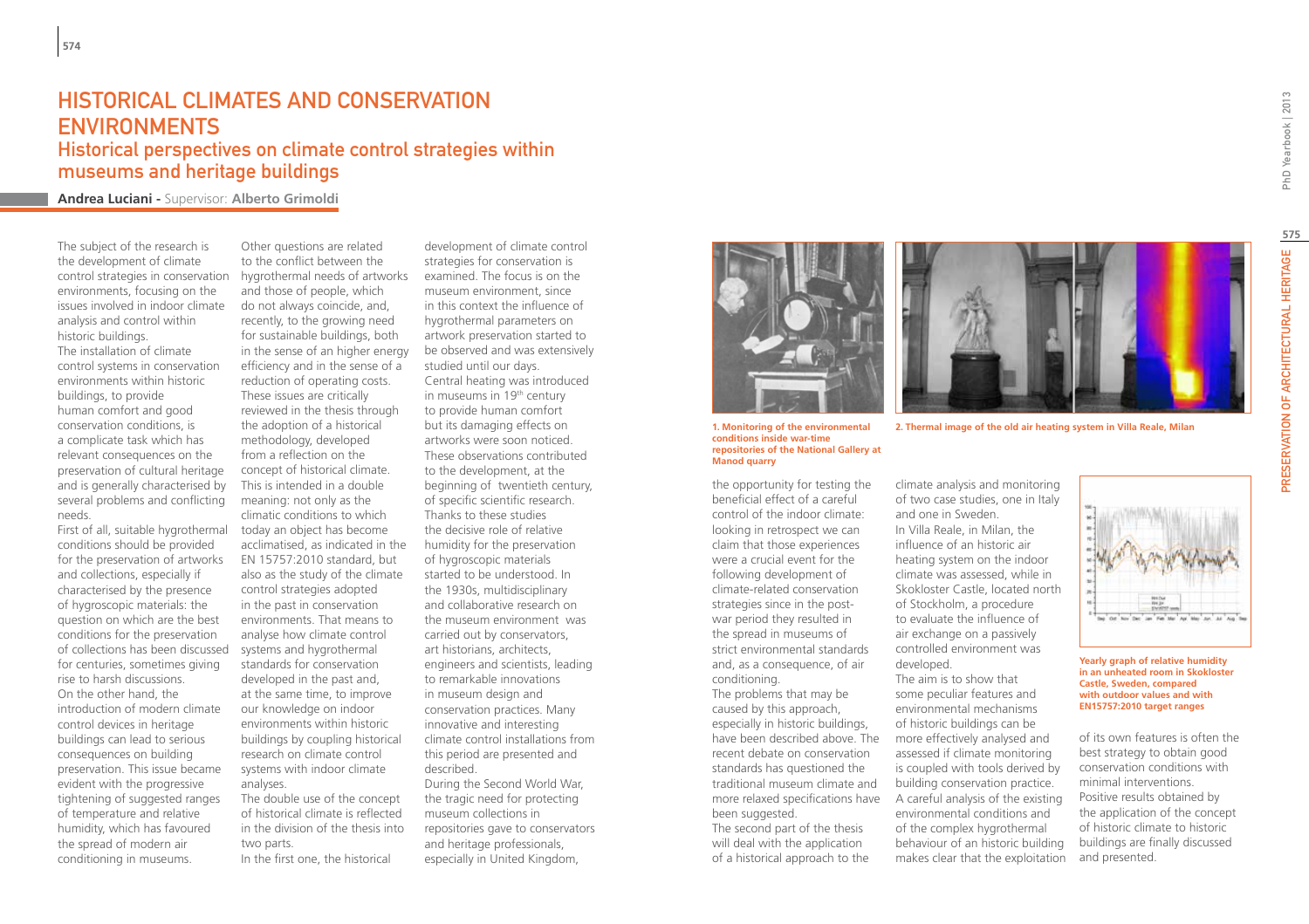# PALLADIAN TRANSLATIONS. THE RESTORATIONS. on Andrea Palladio's buildings between 19TH AND 20TH CENTURIES IN VICENZA

## **Damiana Paternò -** Supervisor: **Amedeo Bellini**

The aim of this thesis is to delineate a history of Palladian restorations during the 19<sup>th</sup> and 20<sup>th</sup> Centuries. In this regard, Vicenza has been used as a focal point of observation, both because it is the nucleus of Palladio's professional success, and because its *genius loci* has been progressively identified with the 16<sup>th</sup> Century architect. In particular, this study is focused on understanding if and how the different 'ideal images' of Palladio - produced over the time by a rich critical *corpus* had influenced the work done on his constructions. In fact, from the 18<sup>th</sup> Century, the buildings represented in the *Quattro Libri dell'Architettura* were considered as irrefutable evidence of Palladio's original ideas, instead of his own later re-elaborations; the restorations were consequently often indifferent to the historical values of the buildings and attempted to reconfigure the models shown in the Treatise. The research is divided in four parts: The Unification of Italy; During Eclecticism; The Beginning of the 20<sup>th</sup> Century; and Post-Second World War. For each period, one or more restorations have been considered, whether enacted or simply hypothesised. In each case, information from archives and bibliographies have been compared to the data directly

deduced from the construction itself; the subsequent analysis has been contextualised according to the historical interpretations of the architect at that moment in time, the general debate in the field of the 'Palladianisation', which regards restoration and Palladio's role in Vicenza.

Palazzo Chiericati is the first example presented; the study of the three phases - the Palladian construction, the  $17<sup>th</sup>$ Century completion and the mid-19th Century restoration – has provided insight into how the formal and technological peculiarities of this building were interpreted over time, depending on different cultural coordinates and on the readings of the *Quattro Libri.* At the end of the 19th Century, when the newborn Italy was looking for its own representative style, the neoclassical hegemony of Palladian language started to be in crisis. The debate concerning the restoration of the Loggia del Capitaniato is especially significant. It reflects both the new sensitivity towards the different expressions of the past and a more advanced philology concerning Italian heritage. The sole existing source was the unfinished building itself, since the Loggia had not been included in the Treatise. Nevertheless, the prevailing academic approach aimed to

reconfigure a symmetrical and idealized aspect that never really existed.

The Loggia has also been analysed at an urban scale, within a more general process of the entire Piazza dei Signori in the 19<sup>th</sup> and 20<sup>th</sup> Centuries. The various projects about the completion of this monument culminated during the Italian fascism and they reflected different interpretations of themes, such as the definition of authenticity applied to this Palladian fragment, or the relationship between the Loggia and its environment. These topics were destined to characterise also the post-Second World War period, when the existing theories could not be applied to the wide damages caused by the bombs. This moment of methodological transition is clearly exemplified by the "restorations of recomposition" of Palazzo Valmarana, Palazzo Civena, and Arco delle Scalette. In general, after 1945 the voids left by the war often became unforeseen occasions to 're-evaluate' the monuments; according to this perspective, three new steps were added at the base of the Basilica in Vicenza, representing the physical transposition of that neo-idealistic interpretation of Palladio, which had its



**1. The ground floor plan and the main façade of Palazzo Chiericati from I Quattro Libri dell'Architettura**

milestone in the Roberto Pane's monograph. In spite of their acknowledged later origin, the *Quattro Libri* continued to bear witness to the result that a critical restoration should seek, thus going beyond the historical features of the building.

The relationship between Palladian historiography and restorations became even more closely tied after the establishment of the "Centro Internazionale di Studi di Architettura Andrea Palladio". This topic is discussed in the last part of the thesis; the works completed on Palazzo Valmarana occasion for investigation; and Palazzo Chiericati in the 1960s demonstrate how the philological principles reaffirmed in the Venice Charter of 1964 were assimilated in the case of Palladian heritage. The restorations did not preserve all



the historical stratification but often consisted in operations of completion of the 16<sup>th</sup> Century part and of correction of the 19<sup>th</sup> century transformations, attempting to re-establish a supposed original state. The difficult dialogue between formal and historic values kept characterising the interventions on Palladio's buildings, but from 1970 onwards, different sensitivities towards the complexity of constructions appeared. With the enlargement of the historical interests to the material culture, the building site started to become an

**Matteotti square**

this determined a gradual improvement in the preliminary knowledge to restoration works and a progressive attention to the conservative instances. The study undertaken attempts to identify the broadest points

mumming

**3. Overview of the coffering of Palazzo Chiericati's Doric loggia during the restoration in 1964 (© CISA "Andrea Palladio")**

of reference, within which to consider the various cases of intervention. In general, the different fates of Palladian buildings reflect wider tendencies within the history of restoration. Style, historical research, philology and neoidealism characterised different phases with specific theoretical references, but in the routine approaches they all sought to reinstate an ancient splendour of the building, interpreting the physical traces as something able to be reproduced. Rather than just returning to Palladio, restorations were often transformed into possibilities that went beyond Palladio, where the *Quattro Libri* and, in general, the confidence on the rich critical apparatus concerning the architect had only apparently averted the risk of producing a fake.

PhD Yearbook | 2013